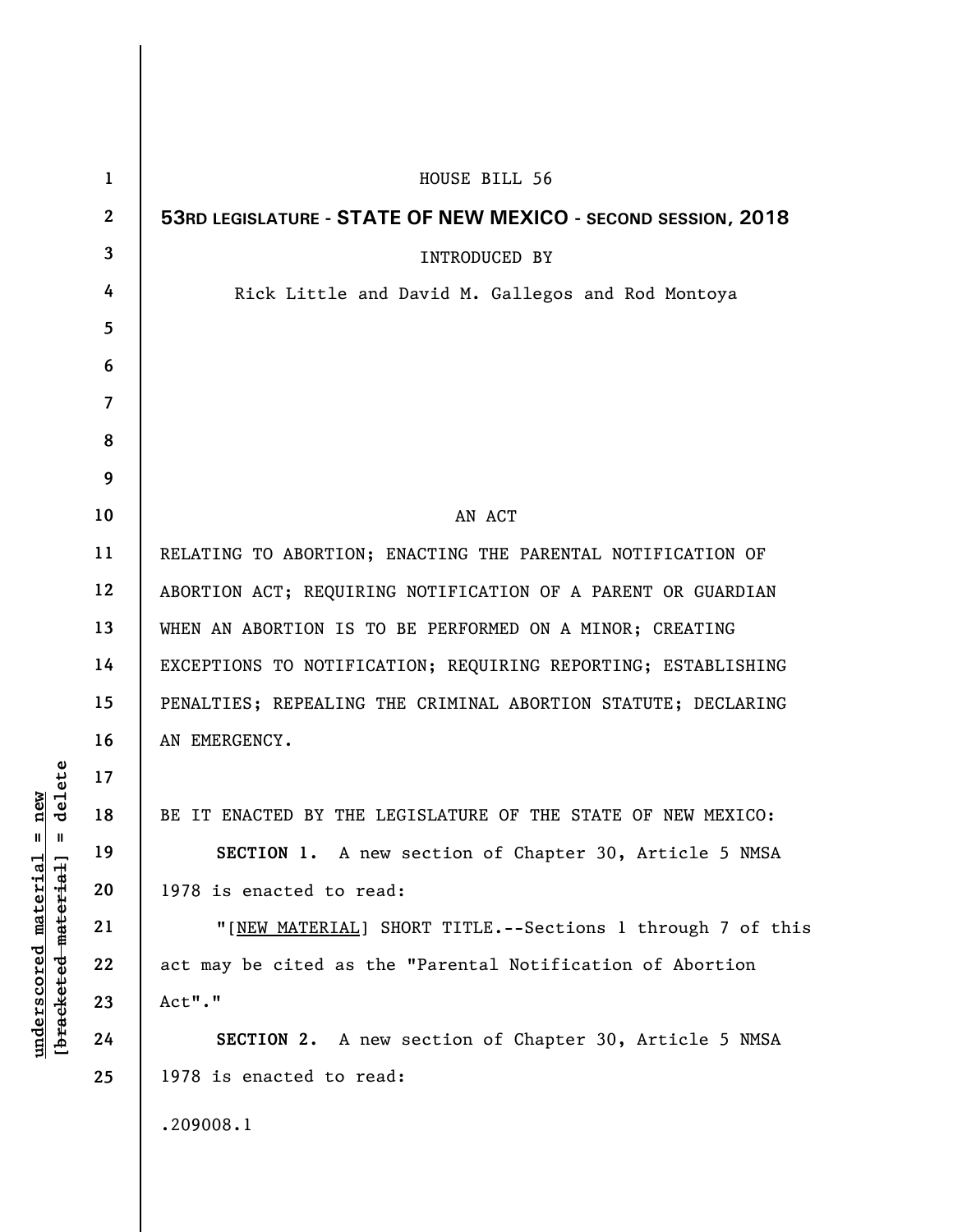**1 2 3 4 5 6 7 8 9 10 11 12 13 14 15 16 17 18 19 20 21 22 23 24 25**  "[NEW MATERIAL] DEFINITIONS.--As used in the Parental Notification of Abortion Act: A. "abortion" means the intentional termination of the pregnancy of a female by a person who knows the female is pregnant; B. "department" means the children, youth and families department; C. "emancipated minor" means a minor who is emancipated pursuant to the provisions of the Emancipation of Minors Act; D. "fetus" means the biological offspring of human parents; E. "physician" means a person licensed to practice in the state of New Mexico as a physician pursuant to the Medical Practice Act or an osteopathic physician pursuant to the Osteopathic Medicine Act; F. "pregnancy" means the implantation of a developing embryo in the uterus; and G. "reasonable medical judgment" means a medical judgment that would be made by a reasonably prudent physician, knowledgeable about the case and the treatment possibilities with respect to the medical conditions involved." **SECTION 3.** A new section of Chapter 30, Article 5 NMSA 1978 is enacted to read: "[NEW MATERIAL] ABORTION--NOTIFICATION REQUIRED FOR .209008.1  $- 2 -$ 

**underscored material = new [bracketed material] = delete**

 $b$ racketed material] = delete  $underscored material = new$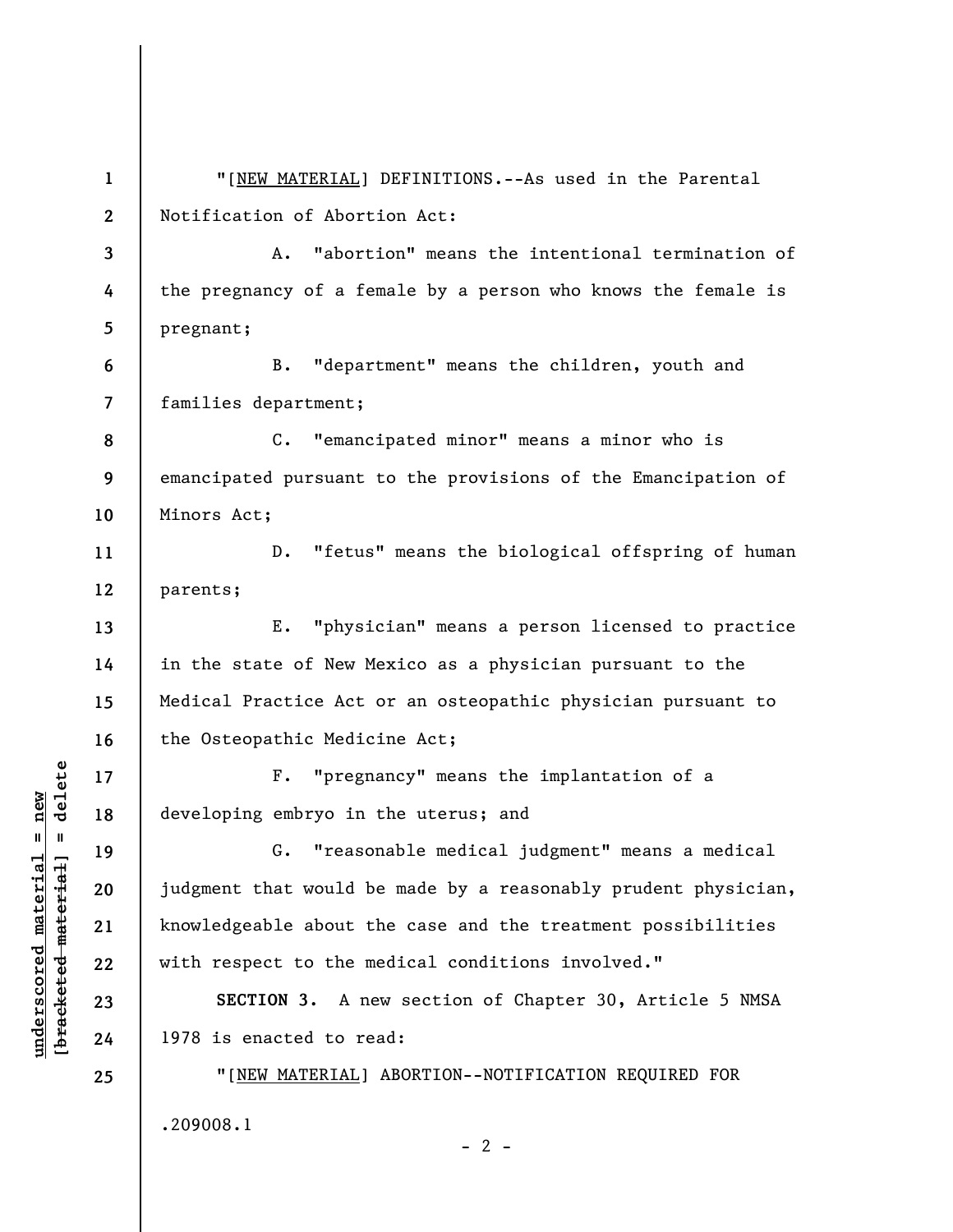**1**  MINORS.--

**8** 

**9** 

**10** 

**11** 

**12** 

**13** 

**14** 

**15** 

**16** 

**17** 

**18** 

**19** 

**20** 

**21** 

**22** 

**23** 

**24** 

**25** 

**2 3 4 5 6 7**  A. Except as otherwise provided in the Parental Notification of Abortion Act, a physician may only perform an abortion at the request of a non-emancipated minor after providing notice of the planned abortion procedure to one parent or guardian at least forty-eight hours prior to the procedure.

B. Notice shall be delivered in a sealed envelope addressed to a named parent or guardian by a courier or similar service that requires acknowledgment of delivery by signature of the named parent or guardian at that person's usual place of residence or business. The cost of providing notice shall be borne by the physician or abortion facility. If two delivery attempts are made and delivery is unsuccessful, or if delivery is refused, notification required pursuant to this section shall be waived. Alternatively, the parent or guardian of a non-emancipated minor seeking an abortion may sign an acknowledgment at the facility at which the abortion is to be performed acknowledging that the minor is seeking an abortion. Nothing in this section shall be construed to require consent of the minor's parent or guardian in order for the abortion to be performed.

C. The physician shall keep records of such notification for a period set by the vital records and health statistics bureau of the department of health.

 $-3 -$ 

.209008.1

 $b$ racketed material] = delete **[bracketed material] = delete**  $underscored material = new$ **underscored material = new**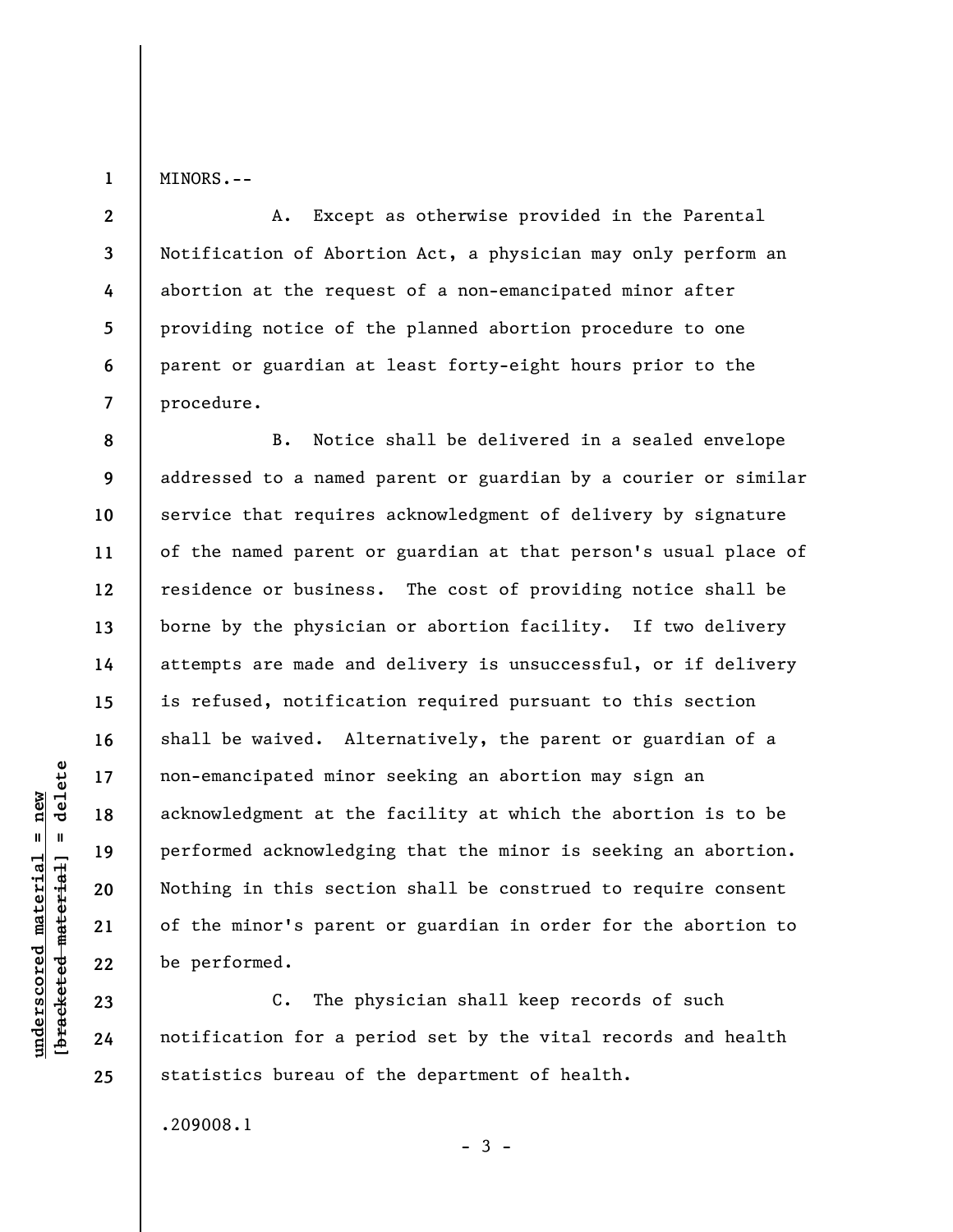**1 2 3 4 5 6 7 8 9 10 11 12 13 14 15 16 17 18 19 20**  D. Notification required pursuant to this section shall be waived if a physician certifies in the pregnant female's medical record that, in the physician's reasonable medical judgment, the abortion is necessary to preserve the life or physical health of the pregnant female and there is insufficient time to provide the required notice." **SECTION 4.** A new section of Chapter 30, Article 5 NMSA 1978 is enacted to read: "[NEW MATERIAL] EXCEPTION FOR SEXUAL ABUSE, RAPE OR INCEST.-- A. Not later than October 1, 2018, the New Mexico medical board shall promulgate a series of questions and consultation procedures calculated to allow medical personnel at a facility performing or inducing abortions to determine if a minor who is seeking an abortion has a pregnancy that is the result of sexual abuse, rape or incest. These questions and consultation procedures shall be approved by the department. No medical tests shall be required as part of these patient questions or consultation procedures. B. The medical staff, intake employees and

physicians at each facility seeking to perform abortions in this state shall be required to receive no less than eight hours of training per year concerning administration of the questions and consultation procedures described in Subsection A of this section. The cost of the training shall be borne by .209008.1

- 4 -

 $\frac{1}{2}$  intereted material = delete **[bracketed material] = delete**  $underscored material = new$ **underscored material = new**

**21** 

**22** 

**23** 

**24**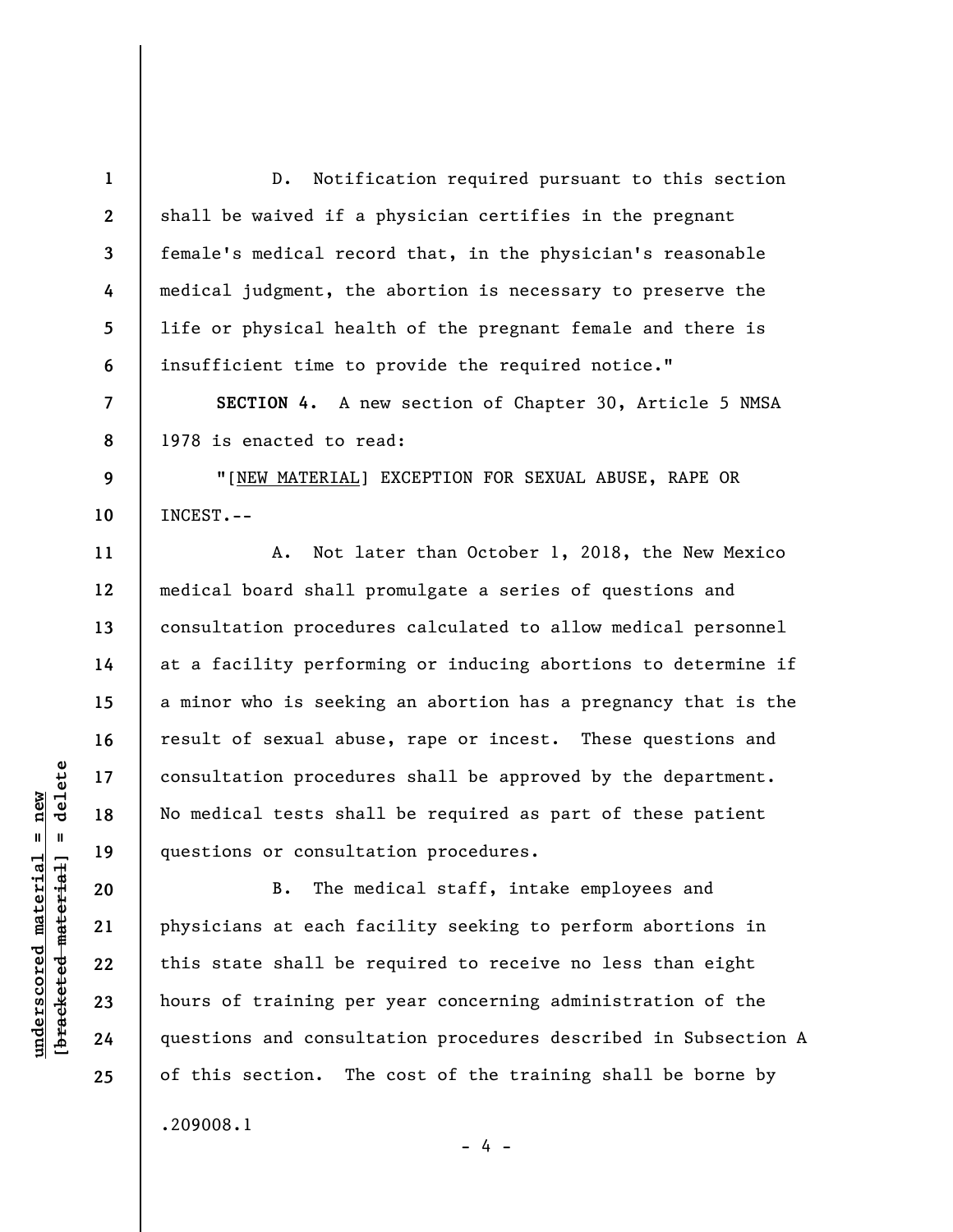**1**  the abortion facility.

**2 3 4 5 6 7 8**  C. Both the intake employee and the attending physician shall be responsible for trying to determine if the minor child's pregnancy is the result of sexual abuse, rape or incest. If either the intake employee or the attending physician has reasonable grounds to believe that the minor's pregnancy is due to sexual abuse, rape or incest, the department shall be immediately notified.

D. If the abortion facility, through its intake employee or attending physician, states in the minor child's medical record reasonable grounds for believing that the minor child's pregnancy was the result of sexual abuse, rape or incest, and further certifies that it has made a referral of neglect or abuse to the department, then the abortion may be performed without the notice required pursuant to Section 3 of the Parental Notification of Abortion Act."

**SECTION 5.** A new section of Chapter 30, Article 5 NMSA 1978 is enacted to read:

"[NEW MATERIAL] JUDICIAL EXCEPTION TO NOTICE REQUIREMENT.--

A. Notice shall not be required under Section 3 of the Parental Notification of Abortion Act if a minor files a petition in any district court for an order granting a waiver of notice and participates in the proceedings on the minor's own behalf. The court may appoint a guardian ad litem for the .209008.1

 $- 5 -$ 

 $\frac{1}{2}$  intereted material = delete **[bracketed material] = delete**  $underscored material = new$ **underscored material = new**

**9** 

**10** 

**11** 

**12** 

**13** 

**14** 

**15** 

**16** 

**17** 

**18** 

**19** 

**20** 

**21** 

**22** 

**23** 

**24**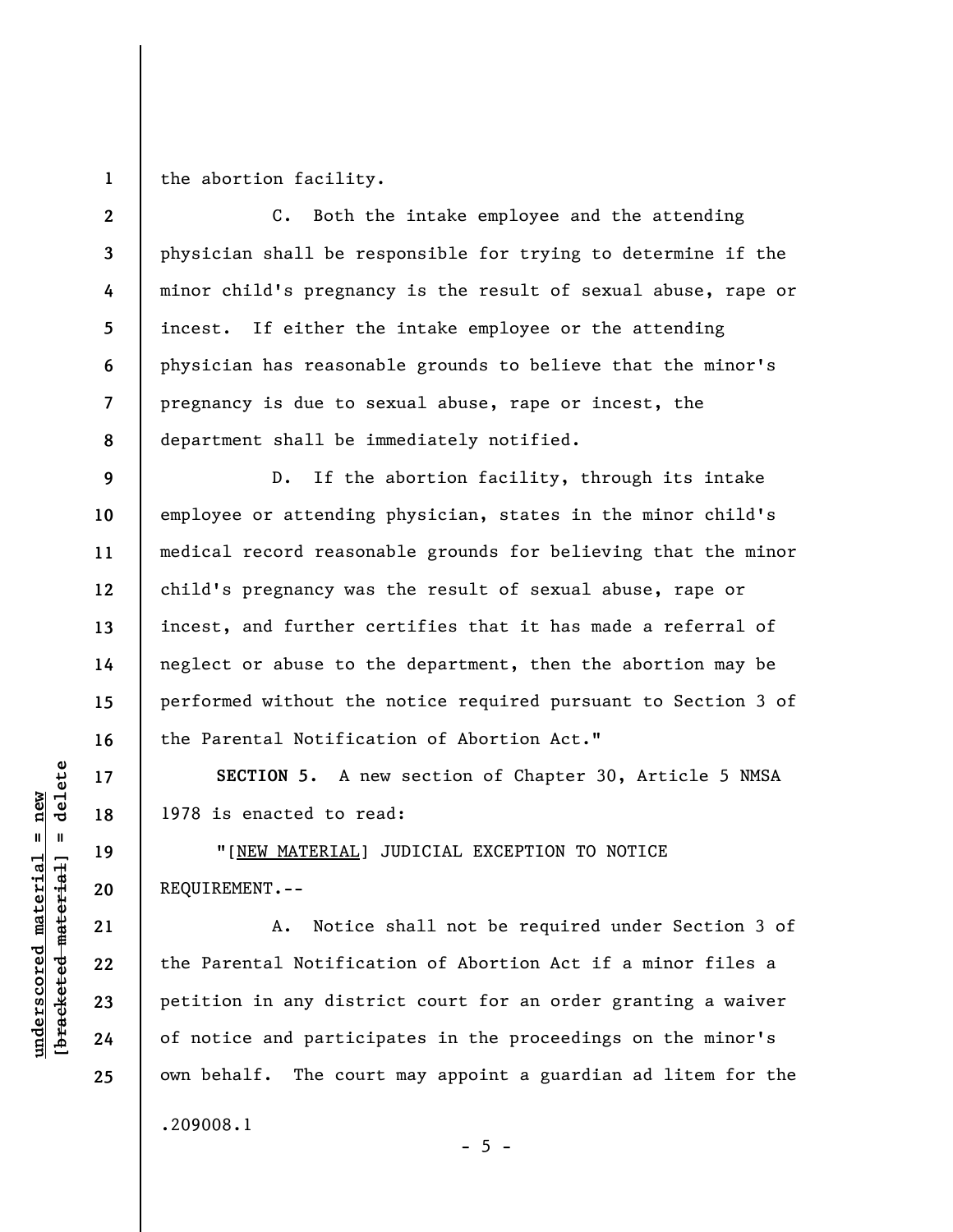minor.

**1** 

**6** 

**7** 

**11** 

**12** 

**13** 

**14** 

**15** 

**16** 

**17** 

**18** 

**19** 

**20** 

**21** 

**22** 

**23** 

**24** 

**25** 

**2 3 4 5**  B. The court shall make every effort to hold a hearing within forty-eight hours. The proceedings shall be confidential, shall ensure the anonymity of the minor and shall be sealed.

C. The petition shall be granted if the court finds that:

**8 9 10**  (1) the minor is sufficiently mature and well enough informed to decide intelligently whether to have an abortion; or

(2) notification under Section 3 of the Parental Notification of Abortion Act would not be in the best interests of the minor. For the purpose of this paragraph, there shall be a presumption that notification is not in the best interest of the minor if the minor asserts that the pregnancy was the result of sexual abuse, rape or incest. No medical tests shall be required by the court.

D. The court shall issue written findings of fact and conclusions of law supporting its decision and shall order that a confidential record of the evidence and the judge's findings and conclusion be maintained.

E. The petition shall be deemed granted if the court does not issue a decision within forty-eight hours of the filing of the petition and an extension is not requested by the petitioner.

 $- 6 -$ 

.209008.1

 $\frac{1}{2}$  intereted material = delete **[bracketed material] = delete**  $underscored$  material = new **underscored material = new**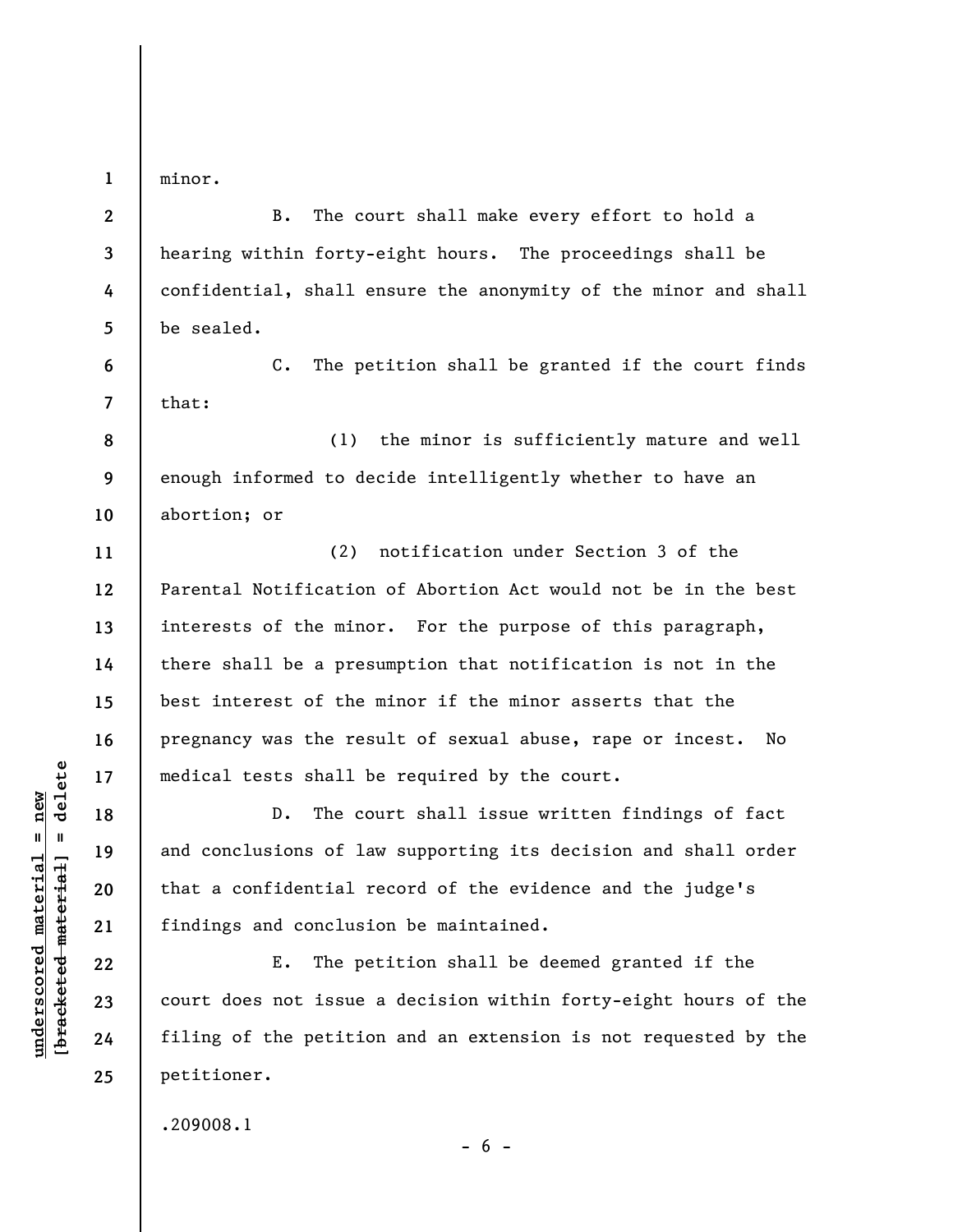F. The petitioner shall have a direct appeal of the decision of the district court to the New Mexico court of appeals, and the appeal shall be expedited.

G. Filing fees in this procedure shall be waived." **SECTION 6.** A new section of Chapter 30, Article 5 NMSA 1978 is enacted to read:

**7 8 9 10 11 12 13 14 15 16 17**  "[NEW MATERIAL] REPORTING REQUIREMENTS.--The vital records and health statistics bureau of the department of health shall establish annual reporting requirements for physicians who perform abortions and shall make the reports available for statistical analysis and for verification of compliance with the requirements by May 1 of each year for abortions performed in the preceding year. Any personal identifying information in the report shall be redacted by the physician prior to making the reports available to the vital records and health statistics bureau. Each physician shall report the following data:

A. the number of females who requested the physician to perform an abortion in the prior calendar year;

B. the number of actual abortions performed by the physician in the prior calendar year;

C. the number of times the physician provided notice as required under Section 3 of the Parental Notification of Abortion Act;

D. the number of times that notice otherwise .209008.1

- 7 -

 $\frac{1}{2}$  intereted material = delete **[bracketed material] = delete**  $underscored material = new$ **underscored material = new**

**18** 

**19** 

**20** 

**21** 

**22** 

**23** 

**24** 

**25** 

**1** 

**2** 

**3** 

**4** 

**5**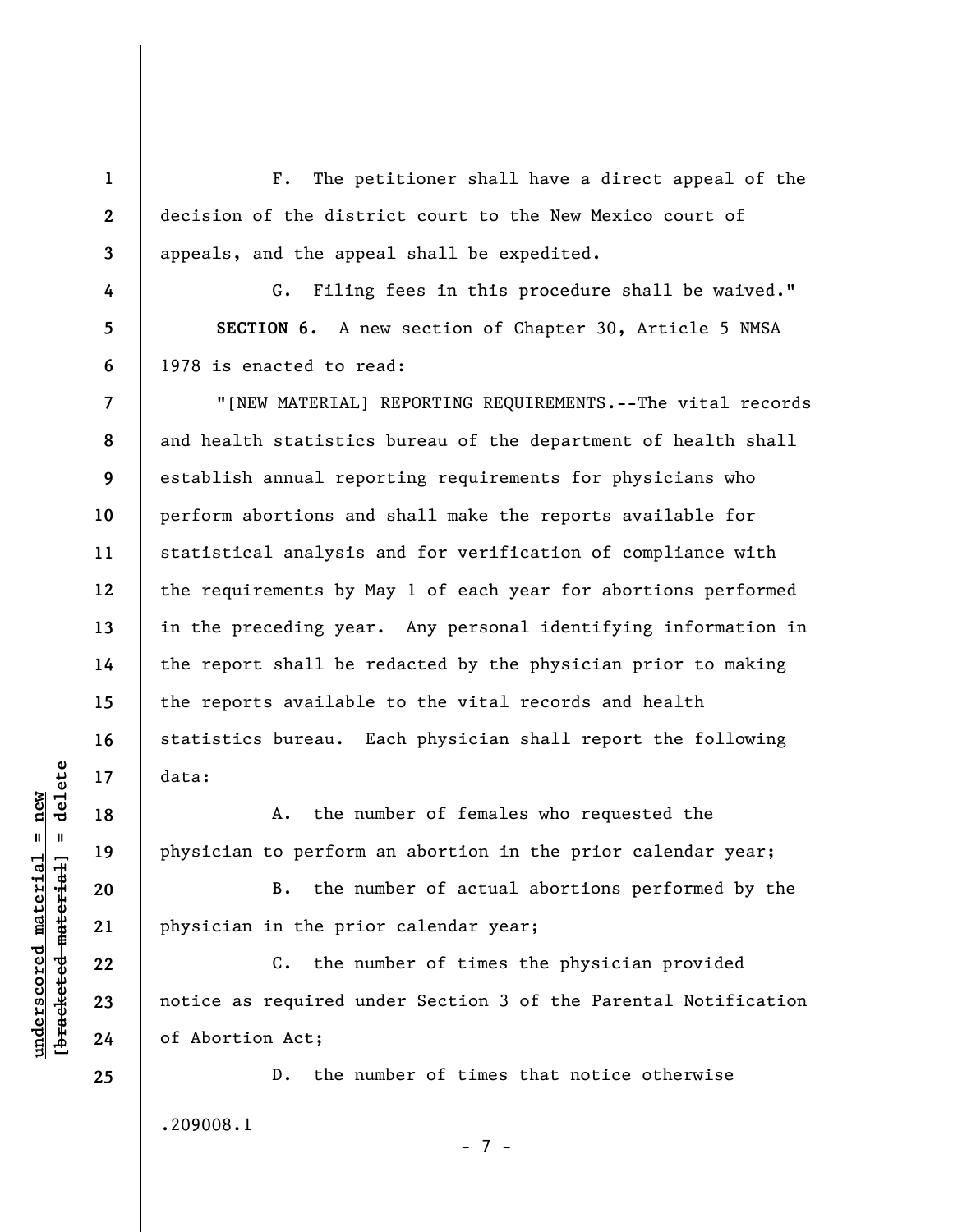**1 2 3 4**  required under Section 3 of the Parental Notification of Abortion Act was waived by judicial order or any other exception and the manner in which the physician received proof of the waiver; and

**5 6 7 8 9 10 11**  E. the number of times an abortion was performed in which the fetus was viable and the reason for the abortion cited by the performing physician is sexual abuse, rape or incest. For the purpose of this subsection, "viable" means the stage of human development when the fetus is potentially able to live outside of the uterus with or without the aid of artificial life support systems."

**SECTION 7.** A new section of Chapter 30, Article 5 NMSA 1978 is enacted to read:

"[NEW MATERIAL] PENALTIES.--

A. A physician found to have knowingly and willfully failed to comply with Section 3 or 6 of the Parental Notification of Abortion Act, or who commits perjury or falsifies any record in relation to the reporting requirements of that act, shall:

(1) be subject to a civil penalty of not less than five thousand dollars (\$5,000) for each violation; and

(2) have the physician's license to practice medicine revoked or suspended for no less than one year.

B. The New Mexico medical board shall enforce the provisions of this section with respect to any violation by a .209008.1 - 8 -

 $\frac{1}{2}$  intereted material = delete **[bracketed material] = delete**  $underscored material = new$ **underscored material = new**

**12** 

**13** 

**14** 

**15** 

**16** 

**17** 

**18** 

**19** 

**20** 

**21** 

**22** 

**23** 

**24**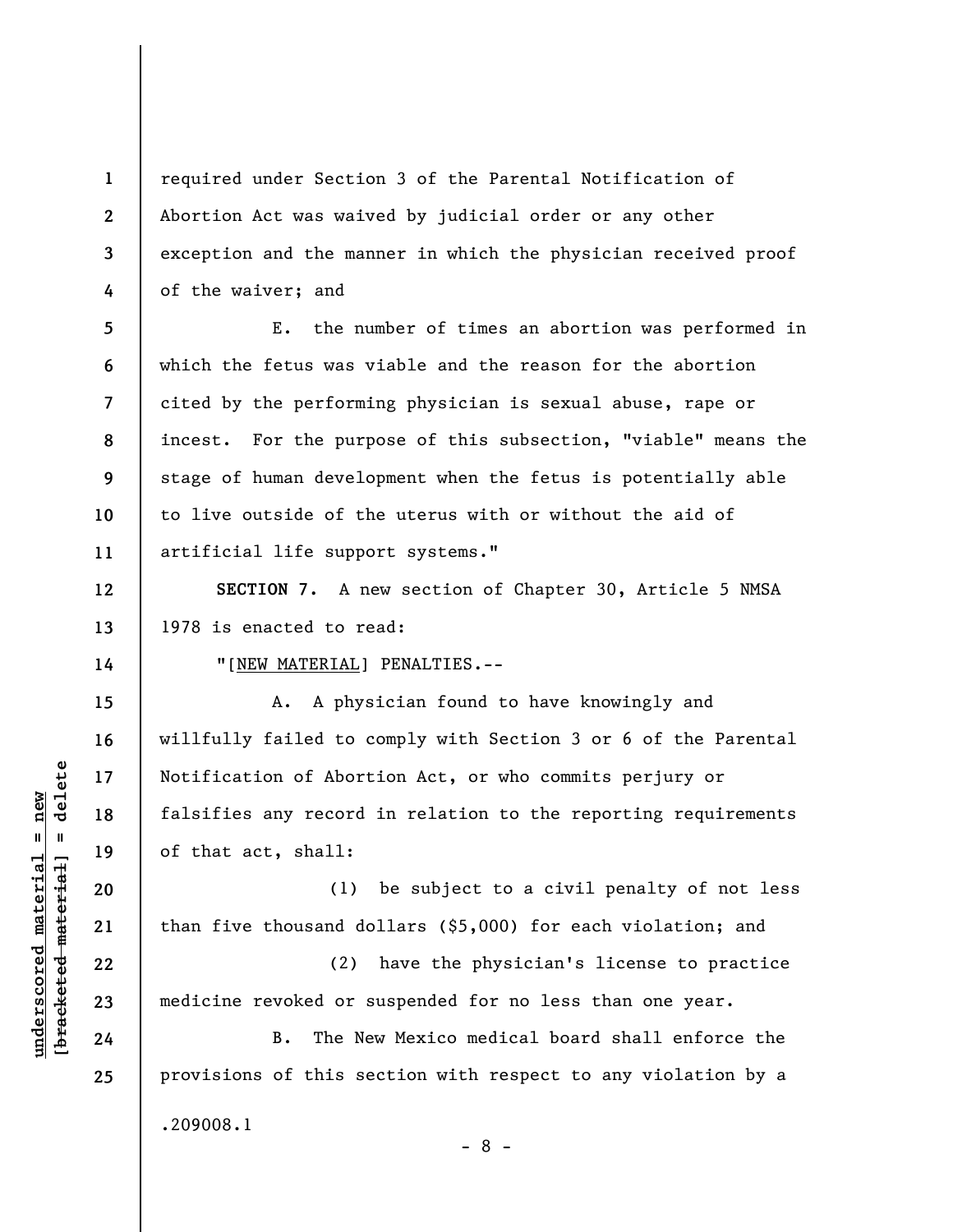**1 2 3 4 5 6 7 8 9 10 11 12 13 14 15 16 17 18 19 20 21 22 23 24 25**  physician licensed pursuant to the Medical Practice Act, and the board of osteopathic medicine shall enforce the provisions of this section with respect to any violation by a physician licensed pursuant to the Osteopathic Medicine Act." **SECTION 8.** Section 30-5-1 NMSA 1978 (being Laws 1969, Chapter 67, Section 1) is amended to read: "30-5-1. DEFINITIONS.--As used in [this] Chapter 30, Article 5 NMSA 1978: A. "abortion" means the intentional termination of the pregnancy of a female by a person who knows the female is pregnant; B. "physician" means a person licensed to practice in the state of New Mexico as a physician pursuant to the Medical Practice Act or an osteopathic physician pursuant to the Osteopathic Medicine Act; and  $[A<sub>+</sub>]$  C. "pregnancy" means the implantation of  $[an]$ a developing embryo in the uterus. [B. "accredited hospital" means one licensed by the health and social services department; C. "justified medical termination" means the intentional ending of the pregnancy of a woman at the request of said woman or if said woman is under the age of eighteen years, then at the request of said woman and her then living parent or guardian, by a physician licensed by the state of New Mexico using acceptable medical procedures in an accredited .209008.1

delete **[bracketed material] = delete**  $underscored material = new$ **underscored material = new**  $\frac{1}{2}$ 

- 9 -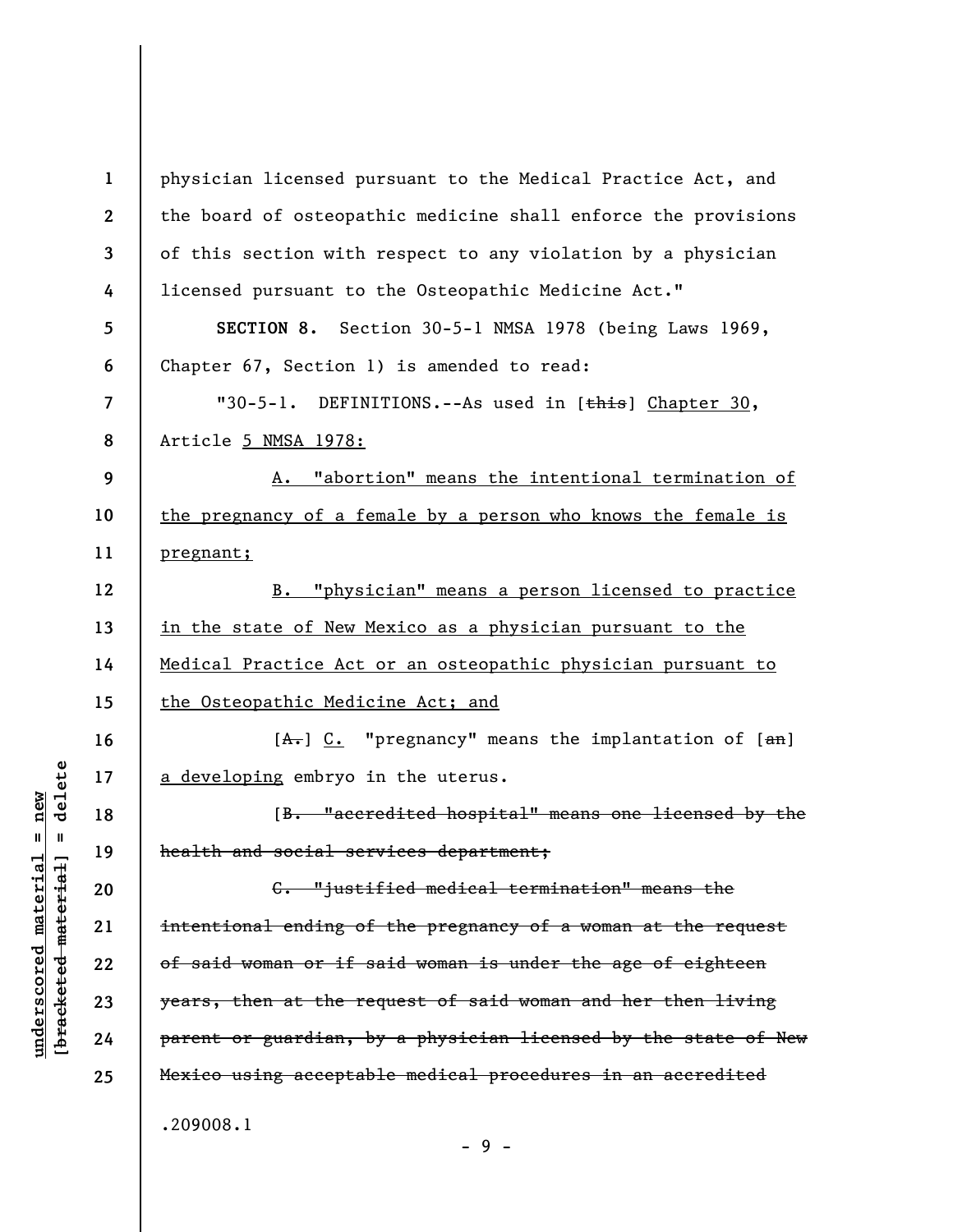**1 2 3 4 5 6 7 8 9 10 11 12 13 14 15 16 17 18 19 20 21 22 23 24 25**  hospital upon written certification by the members of a special hospital board that: (1) the continuation of the pregnancy, in their opinion, is likely to result in the death of the woman or the grave impairment of the physical or mental health of the woman; or (2) the child probably will have a grave physical or mental defect; or (3) the pregnancy resulted from rape, as defined in Sections 40A-9-2 through 40A-9-4 NMSA 1953. Under this paragraph, to justify a medical termination of the pregnancy, the woman must present to the special hospital board an affidavit that she has been raped and that the rape has been or will be reported to an appropriated law enforcement official; or (4) the pregnancy resulted from incest. D. "special hospital board" means a committee of two licensed physicians or their appointed alternates who are members of the medical staff at the accredited hospital where the proposed justified medical termination would be performed, and who meet for the purpose of determining the question of medical justification in an individual ease, and maintain a written record of the proceedings and deliberations of such  $\text{board.}$ ]" **SECTION 9**. Section 30-5-2 NMSA 1978 (being Laws 1969, .209008.1

delete **[bracketed material] = delete**  $anderscored material = new$ **underscored material = new**  $\mathbf{I}$ bracketed material

 $-10 -$